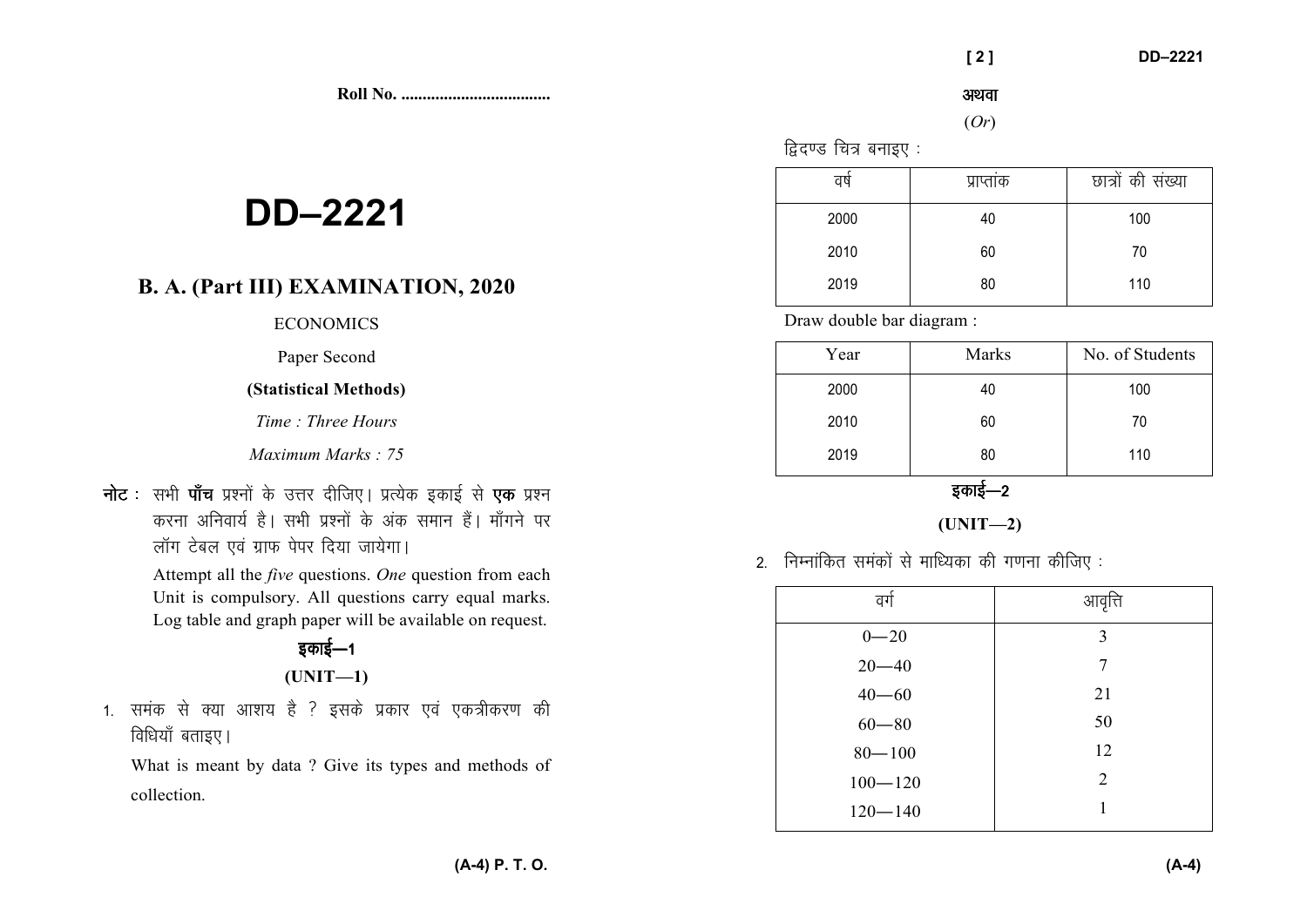Calculate median by using the following data :

| Class       | Frequency |
|-------------|-----------|
| $0 - 20$    | 3         |
| $20 - 40$   | 7         |
| $40 - 60$   | 21        |
| $60 - 80$   | 50        |
| $80 - 100$  | 12        |
| $100 - 120$ | 2         |
| $120 - 140$ |           |

#### अथवा

(*Or*)

निम्नलिखित पर टिप्पणियाँ लिखिए:

- $(i)$  हरात्मक माध्य
- $(ii)$  समान्तर माध्य

Write notes on the following :

- (i) Harmonic Mean
- (ii) Arithmetic Mean

## इकाई—3

## **(UNIT—3)**

- $3.$  निम्नलिखित के सूत्र लिखिए:
	- $(i)$  विस्तार
	- $(ii)$  माध्य विचलन
	- $(iii)$  विचरण गुणांक
	- $(iv)$  चतुर्थक विचलन गुणांक

Write formula of the following :

- (i) Range
- (ii) Mean Deviation
- (iii) Coefficient of Variation
- (iv) Coefficient of Quartile Deviation

#### अथवा

(*Or*) .<br>निम्नांकित समंकों से प्रमाप विचलन गुणांक ज्ञात कीजिए :

| $\boldsymbol{m}$ |    |
|------------------|----|
| $0 - 5$          | ζ  |
| $5 - 10$         |    |
| $10 - 15$        | 25 |
| $15 - 20$        | 18 |
| $20 - 25$        |    |

Calculate Coefficient of Standard Deviation by using the following data :

| $\boldsymbol{m}$ |    |
|------------------|----|
| $0 - 5$          | ζ  |
| $5 - 10$         |    |
| $10 - 15$        | 25 |
| $15 - 20$        | 18 |
| $20 - 25$        |    |
|                  |    |

इकाई—4

**(UNIT—4)** 

- $4.$  निम्नलिखित पर टिप्पणियाँ लिखिए:
	- $(i)$  सहसम्बन्ध की सम्भाव्य त्रूटि
	- (ii) सहसम्बन्ध का परिमाण